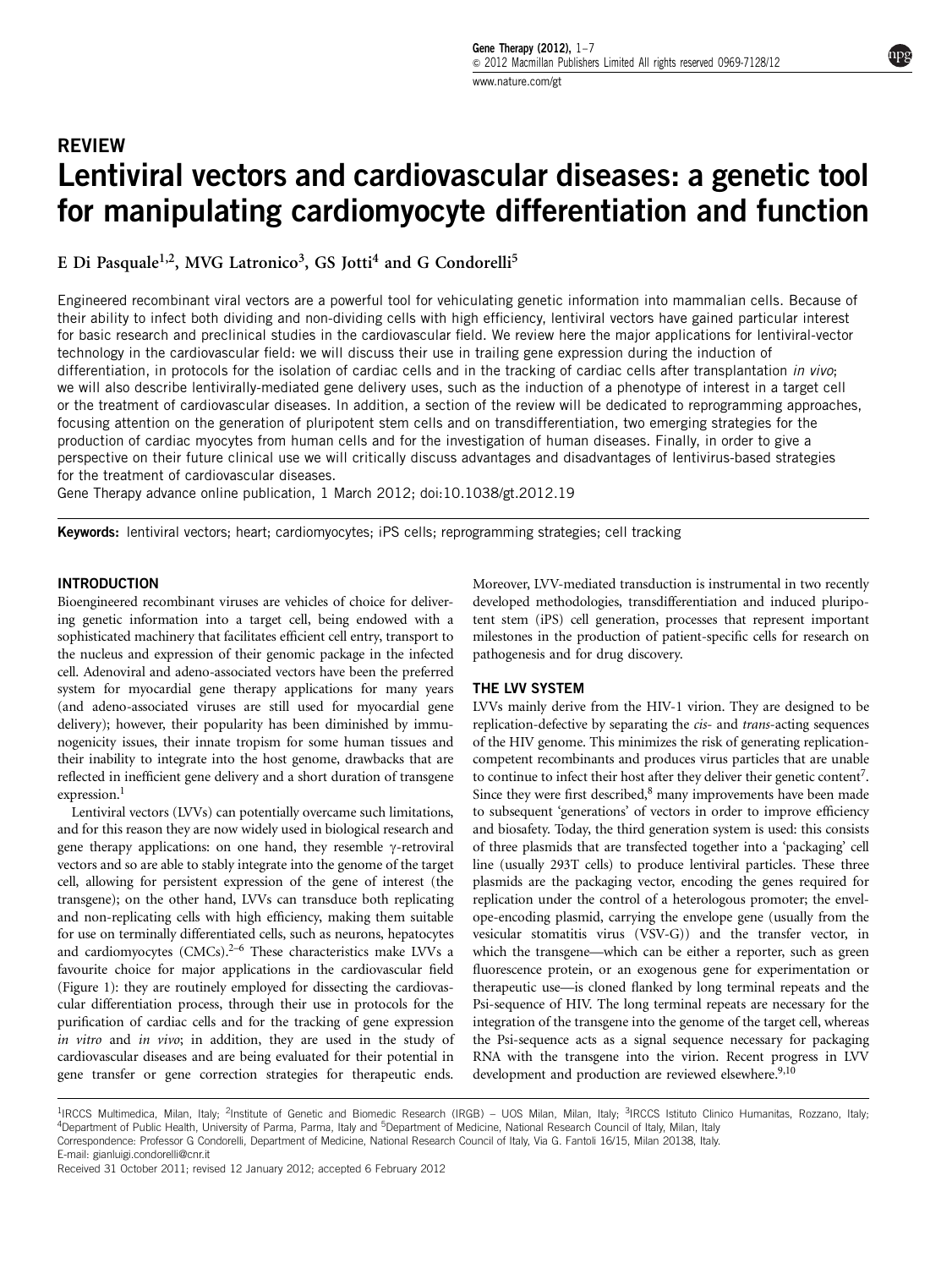<span id="page-1-0"></span>

Figure 1 LVV applications. (a) Schematic summary of the major applications of LVVs in the cardiovascular biology field. Cardiac-specific promoters: LVVs can be used as a tool for tracking cardiac cells during differentiation, identifying cardiac cells in vivo and purification of cardiac-specific cell populations during differentiation using either fluorescent reporter genes or proteins that confer specific resistance to drugs (left box); in addition, LVVs may be used for the delivery of specific genes to drive cardiac differentiation or for gene transfer/correction strategies for therapeutic ends (right box). (b) Reprogramming approaches and their use for dissecting and treating cardiovascular diseases: patient-specific CPCs and CMCs can be obtained from human skin fibroblasts either by generation and differentiation of iPS cells or by a direct transdifferentiation strategy. Major short-term applications include disease modelling and drug discovery; moreover, the possibility to produce patient-specific CPCs or CMCs is extremely interesting for future cell replacement therapy applications.

## LVVS AS A TOOL FOR TRACKING CARDIAC CELLS

Obtaining cardiac progenitor cells (CPCs) and mature CMCs is imperative for investigating the mechanisms underlying cardiovascular diseases and for developing regenerative-medicine applications. Because of their multilineage differentiation potential, pluripotent stem cells (PSCs), such as embryonic stem cells and iPS cells (vide infra), represent an ideal source from which to obtain CMCs: in fact, embryonic stem cells and iPS cells give rise to all the cell derivatives of the three germ layers (ectoderm, mesoderm and endoderm).<sup>11-13</sup> PSCs spontaneously differentiate into CMCs but, unfortunately, the efficiency of this process is extremely low  $(0.1-1\%)$ . Over the last few years, several methods have been proposed to improve the efficiency of this process;[14,15](#page-5-0) however, inducing a cardiac fate is still extremely difficult, so easy and reliable approaches for the evaluation of differentiation strategies are needed.

In addition, having a defined cell population is important in obtaining meaningful results in basic science, and acquiring a highly pure cell population would be crucial for transplantation protocols, in order to prevent tumorigenesis associated with the presence of contaminating 'stem' cells. Towards these ends, sorting for specific surface antigens of the cell of interest is the best approach; however, no such antigens have been described for CMCs and only a limited number are available for CPCs.<sup>[16,17](#page-5-0)</sup> Therefore, the creation of transgenic cell lines harbouring either a reporter gene or exhibiting antibiotic resistance under the control of a cardiac-restrictive promoter have been proposed; these methods have been demonstrated to be effective and easily applicable in mouse systems.[18–22](#page-5-0) Unfortunately, the translation of these efforts to the clinic is not possible because in human cells, homologous recombination events are infrequent and cloning efficiency is extremely low.<sup>[23](#page-5-0)</sup> As a result, alternative strategies are needed for obtaining stable, long-term gene expression in the human setting, and LVVs may play a part in this requirement. In fact, because they circumvent the limitations associated with the application of homologous recombination in humans, LVVs driving cardiacspecific expression can be used for monitoring cardiac induction methods, for evaluating the efficiency of these methods and to follow cardiac cell engraftment and maturation in vivo;<sup>[24](#page-5-0)</sup> these vectors can also be employed for inducing PSCs towards the cardiac lineage and for purification of CMCs.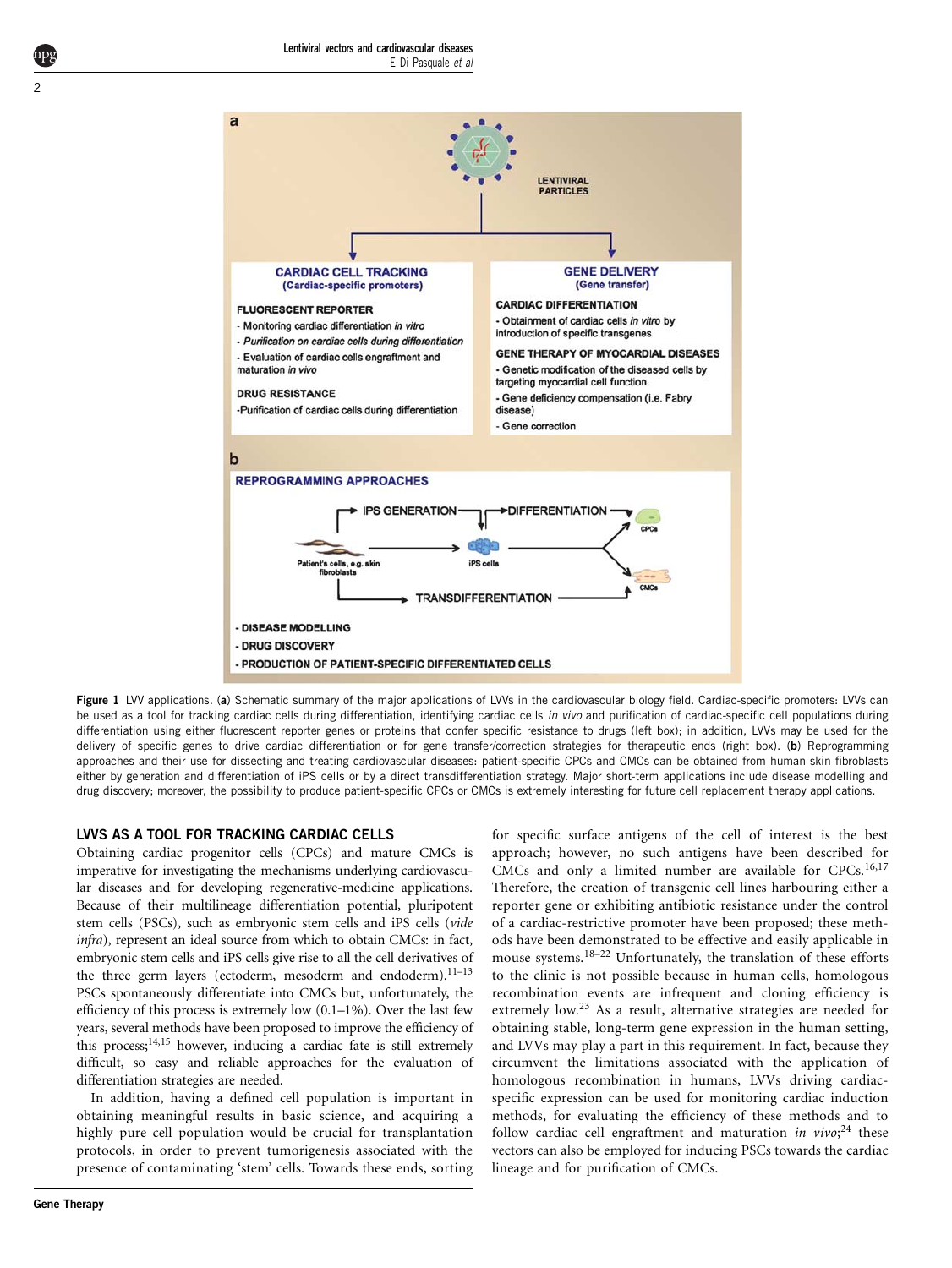Various protocols have been optimized for the transduction of PSCs, and cardiac-specific systems have been developed for fluorescent tracking and drug-resistance selection of CMCs.[25,26](#page-5-0) Our group has also given a contribution to this field: we have constructed a cardiacspecific LVV in which expression of the transgene is driven by a short fragment of the cardiac troponin I promoter (TNNI3) with a human cardiac  $\alpha$ -actin enhancer (hEnAct).<sup>[27](#page-5-0)</sup> Using an enhanced green fluorescence protein reporter, the TNNI3-LVV has been demonstrated to be effective in tracking cardiac lineage induction during differentiation in both mouse and human embryonic stem cells; moreover, the addition of hEnAct conferred a further increase in expression specificity to the TNNI3-LVV in human embryonic stem cells. In fact, a limiting factor of tissue-specific promoters is lower levels of transgene expression compared with more ubiquitous counterparts, such as human cytomegalovirus or phosphoglycerate kinase promoters; the identification of genomic sequences that enhance tissue-specific expression (called 'enhancers') overcomes this limitation.<sup>[28](#page-5-0)</sup>

The efficacy and specificity of the hEnAct-TNNI3-LVV system has been confirmed by the determination of caffeine responsiveness in transduced cardiosphere-derived CPCs.[29](#page-5-0) It is currently being used in our laboratory to set up improved differentiation protocols for PSCs (including iPS cells) and to determine the efficiency and reliability of methods for the induction of cardiac fate and for the isolation of CPCs and mature CMCs (Rizzi et  $al^{30}$  $al^{30}$  $al^{30}$  and Di Pasquale et al., unpublished data).

Other systems have been described that employ promoters that are active earlier or later on along the differentiation track, that allow to follow cardiac differentiation induction in time and to select for specific CPCs or mature CMCs from a mixed bulk of differentiated cells.[26,31,32](#page-5-0) A schematic representation of these cardiac-specific constructs is given in Figure 2.

In addition to these tracking methods, a specific cell population can be selected by controlled expression of genes that determine drug resistance; this strategy has been shown effective in mouse transgenic models.<sup>19,22</sup> Kita-Matsuo et al.<sup>[26](#page-5-0)</sup> recently proposed vectors carrying T/Brachyury and alpha-myosin heavy chain (aMHC) promoters driving drug-resistance expression in early mesodermal cells and CMCs, respectively: this drug-selection protocol yielded 96% pure CMCs, which had a molecular profile and electrophysiological properties similar to those of human CMCs.

Altogether, these reports confirm the usefulness of cardiac-specific LVVs as a tool for monitoring cardiac cells and highlight their potential for isolating pure populations of CMCs or CPCs for replacement therapy of the damaged heart. Recent publications from Higuchi et al.<sup>[33](#page-6-0)</sup> and Lee et al.<sup>[34](#page-6-0)</sup> have described a cardiac-specific LVV for targeted gene therapy of Fabry disease (vide infra).

Despite the encouraging data obtained with the described cardiacspecific systems, expression leakage in non-cardiac cells has been reported. This emphasizes the need for continuous validation and refining of the LVV design to obtain more specific and finely regulated results. To this end, Barth et al.<sup>[32](#page-5-0)</sup> proposed the use of the cardiac sodium-calcium exchanger (NCX1) promoter to mark cardiac cells more specifically: in fact, compared with promoters of sarcomeric genes (i.e., myosin light chain (MLC)-2v, aMHC3, cardiac troponin

|                         |                                             | <b>CPPT</b>           |                                                                                                                      | Wore                                                                                                                                                |           |
|-------------------------|---------------------------------------------|-----------------------|----------------------------------------------------------------------------------------------------------------------|-----------------------------------------------------------------------------------------------------------------------------------------------------|-----------|
| <b>PSCs</b>             |                                             | <b>Reporter gene</b>  | <b>Drug resistance</b>                                                                                               | <b>Application</b>                                                                                                                                  | Reference |
|                         | T/Brachiury<br><b>CFP</b>                   | eGFP                  | none                                                                                                                 | Early mesodermal cells tracking<br>and isolation                                                                                                    | 26        |
|                         | <b>T/Brachiury</b><br>$GFP = Rex$           | eGFP                  | Neomicin under<br>control of Rex1<br>promoter                                                                        | Early mesodermal cells tracking<br>and isolation coupled with drug<br>selection of stable PSCs with<br>construct genome integration                 | 26        |
|                         | hTN<br>hEnAct hTN                           | eGFP                  | none                                                                                                                 | Cardiac fate induction tracking<br>with enhanced specificity<br>(presence of human cardiac a-<br>actin enhancer)                                    | 27        |
|                         | NCX1                                        | eGFP                  | none                                                                                                                 | Tracking cardiac cells; highest<br>degree of cardiac specificity                                                                                    | 31        |
| <b>DIFFERENT IATION</b> | NCX1<br>Luc                                 | Firefly<br>Luciferase | none                                                                                                                 | Biosensor for cardiogenic small<br>molecules; potential use for<br>drug screening                                                                   | 31        |
|                         | <b>GMHC</b><br>Rex) Neo<br>$\alpha$ MHC     | eGFP/mCherry          | Neomicin or<br>Blasticidin under<br>control of Rex1<br>promoter                                                      | CMCs (late cardiac<br>differentiation) tracking and<br>isolation coupled with drug<br>selection of stable PSCs with<br>construct genome integration | 26        |
|                         | aMHC<br>Rec<br>Puro'<br><b>aMHC</b><br>Puro | none                  | - Cardiac regulated<br>Puromicin resistance<br>- Neomicin or<br><b>Blasticidin resistance</b><br>under Rex1 promoter | Dual drug selection for stable<br>PSCs lines with construct<br>genome integration and induced<br><b>CMCs</b>                                        | 26        |
|                         | MLC2v                                       | eGFP                  | none                                                                                                                 | CMCs (late cardiac<br>differentiation) tracking and<br>isolation                                                                                    | 25        |

Figure 2 Examples of cardiac-specific LVVs. (a) Schematic representation of a LVV construct, basically constituted by a reporter gene, or a gene conferring resistance to a specific drug, the expression of which is driven by a promoter of a gene specifically expressed either earlier or later on during the differentiation of PSCs towards CMCs, flanked by long terminal repeats (LTR). The vectors also include sequences necessary for the correct packaging of the viral genome (including the transgene). CPPT, nuclear import sequence; RRE, Rev-response element; sa, splice acceptor sites; sd, major splice donor site; Wpre, regulatory element of woodchuck hepatitis virus;  $\phi$ , encapsidation signal including the 50bp portion of the gag gene (GA). (b) Summary of the characteristics and the potential applications of the cardiac-specific LVVs mentioned in this review. Bla<sup>r</sup>, blasticidin resistance; eGFP, enhanced green fluorescent protein; hEnAct, human a-cardiac actin enhancer (850 bp); hTN, human cardiac troponin I 50 bp flanking region (hTNNI3-340 bp); mCherry, red fluorescent protein; MLC2v, myosin light chain 2 ventricular isoform; NCX1, cardiac sodium-calcium exchanger; Neo<sup>r</sup>, neomycin resistance; Puro<sup>r</sup>, puromicin resistance; aMHC, alpha-myosin heavy chain.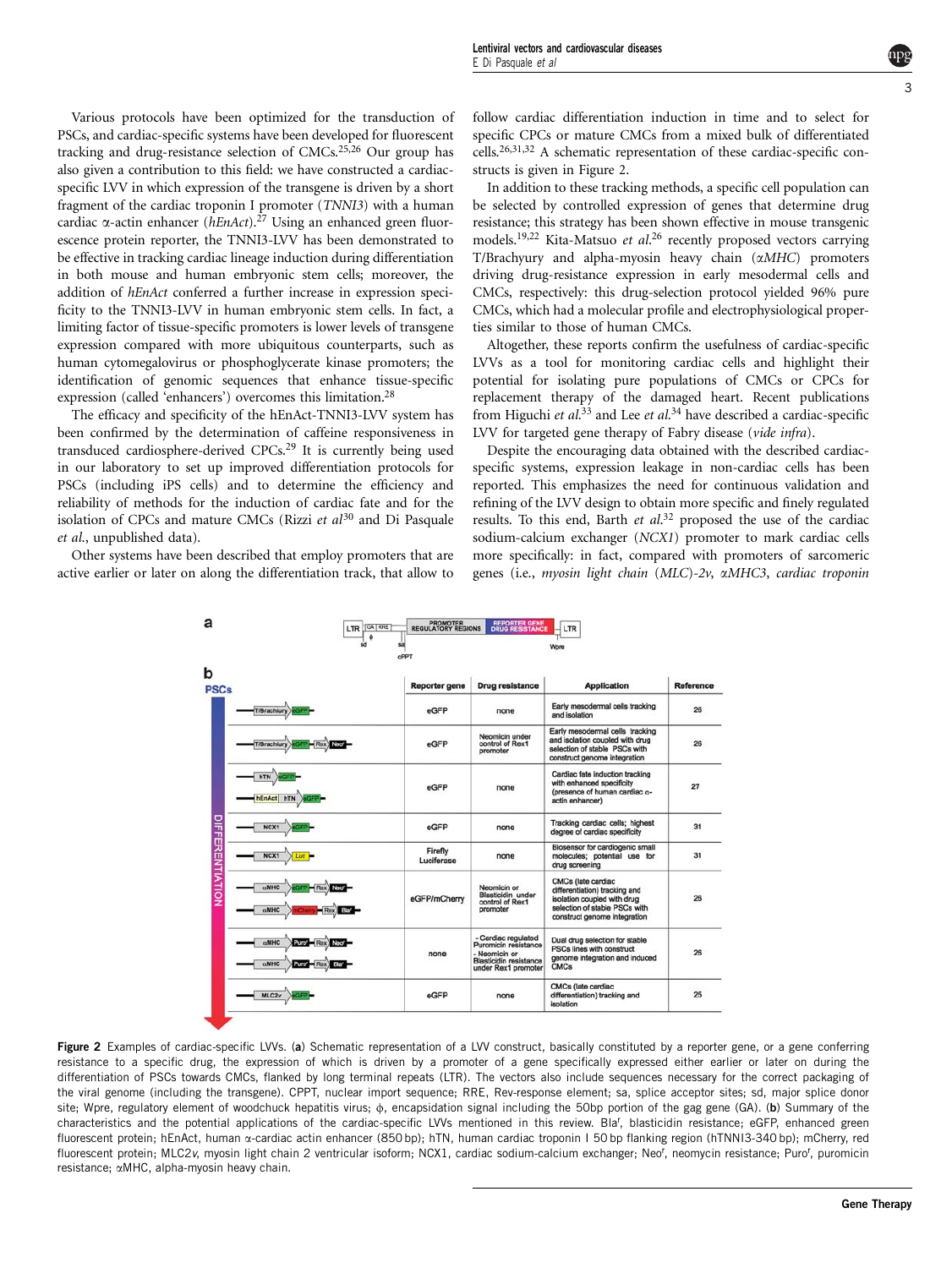$(cTn)$  I), the NCX1 promoter produced the lowest expression levels in vascular cells and fibroblasts. The authors also proposed the application of an NCX1-luciferase/green fluorescence protein system for the identification of cardiogenic molecules from small compound libraries, suggesting the potential of this technology in drug discovery applications for the identification of new therapeutic molecules active on relevant pathways.

As an alternative to the above, drug-inducible or conditional systems may represent valuable options and will be briefly discussed hereinafter.

## GENE DELIVERY BY LVVS: INDUCTION OF DIFFERENTIATION AND GENE THERAPY OF MYOCARDIAL DISEASES

The establishment of standardized protocols for the production of CPCs and CMCs would be advantageous for both basic research and preclinical sciences, facilitating molecular dissection of the events driving cardiac-fate specification on the one hand and acting as a way of obtaining a source of 'committed' cells suitable for replacement therapy of the failing heart on the other. LVV technology offers a promising means of delivering transgenes into cultured cardiac cells and the myocardium. The purposes of gene delivery are various and span from the induction of differentiation to the genetic modification of diseased cells for therapeutic reasons. Examples of LVV-based strategies are summarized in Table 1 and discussed below in detail.

The stable or regulated introduction of specific genes or regulatory sequences involved in cardiac-fate induction and CMC proliferation/ survival has been demonstrated to improve the differentiation process and to act positively on cardiac function in animal models of myocardial diseases.<sup>35–39</sup> For example, LVV-mediated prodynorphin overexpression in mouse stem cells induces a remarkable enhancement of the expression of the two cardiac-promoting genes GATA-4 and Nkx2.5, resulting in a dramatic increase of spontaneous beating activity.<sup>38</sup> In another study, Koyanagi et al.<sup>[37](#page-6-0)</sup> provided evidence that Sox2 enhances the pluripotency of circulating mesangioblasts and facilitates their differentiation towards the cardiac lineage; in addition, a significant improvement of cardiac function was observed in vivo

after transplantation of the Sox2-transduced cells in mice models of myocardial infarction. The positive effects on cardiac function was attributed mainly to the contribution of the Sox2 injected cells to tissue regeneration, on account of their increased proliferation capacity and the gained pluripotency and developmental competence rather than to an effective role of Sox2 on cardiac function itself. A similar outcome may be reached by directly targeting molecular pathways regulating contractility,  $40$  calcium handling,  $41$  the response to oxygen changes<sup>[42](#page-6-0)</sup> and others. To give an example, LVV-mediated intra-coronary delivery of SERCA2—which encodes the sarcoplasmic reticulum  $Ca^{2+}$ -ATPase pump that regulates CMC contraction and relaxation—has been shown to protect against cardiac remodelling and to improve functional parameters of the heart after myocardial infarction, resulting in a better survival rate of the treated mice; the effects observed in vivo are probably the results of molecular remodelling by SERCA2 expression.[39](#page-6-0)

Similarly, gene therapy can make use of silencing approaches to downregulate the expression of genes leading to a certain disease phenotype: RNA interference technology targeting myotrophin, for example, has been shown to attenuate cardiac hypertrophy in vitro and in vivo through a mechanism involving the inhibition of the NF-<sub>KB</sub> signalling pathway.<sup>36</sup>

Regarding cardiovascular gene therapy, the potential targets are several, such as proteins involved in pathways regulating vascular, muscular and myocardial cell functions. Preclinical gene therapy studies have been attempted in many animal models of heart disease: the gene delivery strategies used have mostly employed adenoviruses and adeno-associated viruses to demonstrate the feasibility and the potential of gene therapy approaches for treating pathologies of the heart.<sup>43–46</sup> However, the use of these vectors has diminished because of immunogenicity issues, their inability to integrate into the host genome and their failure to maintain long-term expression. On the contrary, LVVs are capable of inducing prolonged expression of the transgene, and they do not trigger an inflammatory response, so they have low immunogenicity.

Depending on the specific experimental settings, the promoter driving transgene expression may be either constitutive, conditional

| Promoter type                                     | Therapeutic gene | Species/biological model                   | Delivery                                                                           | Biological/therapeutic effect                                                                            | Reference |
|---------------------------------------------------|------------------|--------------------------------------------|------------------------------------------------------------------------------------|----------------------------------------------------------------------------------------------------------|-----------|
| Differentiation induction                         |                  |                                            |                                                                                    |                                                                                                          |           |
| Constitutive (CMV)                                | Prodynorphin     | Mouse ESC line (αMHC Puro)                 | Cell infection                                                                     | Cardiac fate induction and increased<br>spontaneous beating activity                                     | 38        |
| Constitutive (SFFV)                               | Sox2             | Human circulating mesangioblasts<br>(CMAB) | Cell infection                                                                     | Pluripotency enhancment and improvement of<br>cMAB differentiation toward the cardiovascular<br>lineages | 37        |
|                                                   |                  | Infarcted nude mice                        | Intra-muscular injection (of infected<br>cMAB)                                     | Improved cardiac function                                                                                |           |
| Gene/cellular therapy                             |                  |                                            |                                                                                    |                                                                                                          |           |
| Constitutive (CMV)                                | Myotrophin-shRNA | Myotrophin transgenic mice                 | Direct heart injection                                                             | Attenuation of cardiac hypertrophy (cardiac<br>mass reduction)                                           | 36        |
|                                                   | <b>SERCA</b>     | Rat ischemic heart failure model           | Hypotermic intracoronary                                                           | Protection from cardiac remodelling after myocar-<br>dial infarction with survival rate improvement      | 39        |
|                                                   | $HIF-1\alpha$    | Mouse model of myocardial<br>infarction    | Bone marrow-derived HSC infection and<br>intrafemoral injection in irradiated mice | Improved cardiac function after myocardial<br>infarction                                                 | 35        |
| Cardiac-specific (either<br>α-MHC, MLC2v or cTnT) | $\alpha$ -Gal    | α-Gal deficient Fabry mice                 | Neonatal temporal vein injection                                                   | Decrease of the globotriaosylceramide (Gb3)<br>accumulation in the heart                                 | 34        |

Abbreviations: CMV, cytomegalovirus; cTnT, cardiac troponin T; HCS, haematopoietic stem cells; HIF-1α, hypoxia inducible factor-1alpha; MLC2v, myosin light chain; Puro, puromicin;<br>SERCA, sarcoplasmic reticulum Ca<sup>2+</sup>-ATPas Summary of the most relevant LVV-based strategies used for basic research and preclinical studies of myocardial diseases through some relevant examples employed either for inducing cardiac differentiation or gene/cellular therapy applications.

Information about the therapeutic gene, the viral vector promoter type, the species and biological model systems used, the LVV delivery method and the biological or therapeutic effect are presented.

Table 1 LVV-based gene delivery strategies for myocardial diseases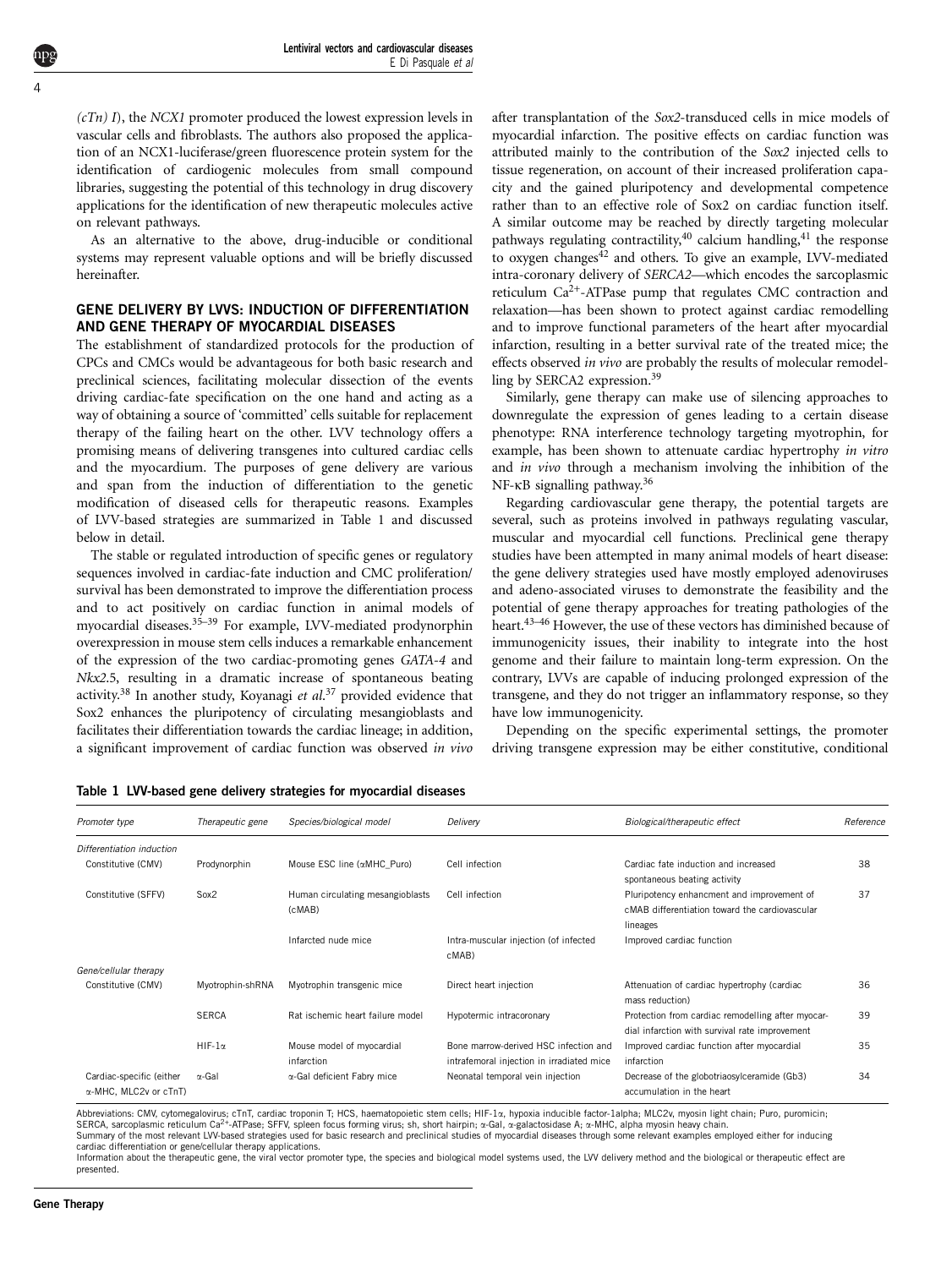or tissue specific. Typically, strong and ubiquitous promoters, such as those of phosphoglycerate kinase and cytomegalovirus, have been used. However, the protracted and unrestricted expression of a transgene may potentially have deleterious side effects in vivo. Regulated conditional expression by tissue-specific, Cre-LoxP<sup>47</sup> and drug-inducible systems<sup>[48](#page-6-0)</sup> have been suggested and developed for controlling transgene expression in space (cell-specific) and in time (inducible systems).

As mentioned, the use of cardiac-restrictive LVVs has been recently proposed as a therapeutic approach for treating Fabry disease, a disorder caused by a deficiency of a-galactosidase A activity, that leads to the accumulation of globotriaosylceramide (Gb3) in various tissues, including the heart.<sup>[34](#page-6-0)</sup> The authors created LVVs harbouring myocardial-specific promoters  $(\alpha$ -MHC, MLC or  $cTn$ ) to drive a-galactosidase A expression and used them to treat mouse models of Fabry disease: their results showed that the strategy was effective on the cardiac manifestation of the disease, decreasing accumulation of Gb3 in the heart, and indicated the potential application of such technology to other progressive pathologies of the heart.

## REPROGRAMMING STRATEGIES: A PEEK AT DISEASE MECHANISMS WHILE WAITING FOR A CURE

The employment of LVVs has recently made it possible to reprogramme somatic cells so that they become pluripotent. This is done through the introduction of a number of so called pluripotent genes— Oct4, Sox2, Klf4, cMyc, Lin28 and Nanog—into the host genome; the resulting cells have been termed iPS cells[.49–51](#page-6-0) iPS cells have been derived from many different adult somatic cell categories originating from several species, including humans, and these have been demonstrated to give rise to all cells types present in the body. Reviews from the Jaenisch<sup>[52](#page-6-0)</sup> and Hochedlinger<sup>[53](#page-6-0)</sup> laboratories give a comprehensive overview of this topic.

In virtue of their distinctive features, iPS cells offer a unique opportunity to derive patient-specific, differentiated cells and to create new in vitro model systems that facilitate not only the investigation of human diseases but also the screening of new therapeutic molecules.<sup>[54](#page-6-0)</sup> iPS cells are also extremely exciting for future cell replacement therapy applications: the creation of such cells would overcome many of the immunological limitations currently hampering the therapeutic use of other PSCs and their derivatives.

The effectiveness of iPS cells has recently been tested in several diseases, including congenital cardiovascular disorders:[55,56](#page-6-0) iPS cells have been employed in the investigation of a monogenic cardiac disorder (i.e., long QT syndrome) and pathologies where cardiac defects are part of a complex phenotype (i.e., Leopard and Timothy syndromes).<sup>57-59</sup> These reports confirmed that patient-specific iPS cells can give rise to differentiated CMCs that possess the main functional and morphological aberration typical of the disease in vivo.

To date, heterologous systems and transgenic models have been used to investigate disease mechanisms. However, CMCs possess characteristics and electrophysiological properties that differ among species. Consequently, deriving a species-specific cell-based system would be extremely advantageous for the investigation of cardiovascular disease mechanisms in a precise human context. It is worth pointing out that iPS-derived CMCs respond to specific pharmacological treatments (i.e., adrenergic stimulation,  $\beta$ -blockers and roscovitine), strongly indicating the feasibility of iPS cell technology for drug discovery applications and for testing patient-specific therapies.

Gene correction has also become possible because of the advances made in site-specific homologous recombination strategies using the LVV-based zinc finger nucleases. Zinc finger nucleases are synthetic,

sequence-specific nucleases consisting of a customized zinc-finger DNA-binding domain engineered to bind to a specific DNA sequence, and a non-specific DNA endonuclease cleavage domain (Fok1): these engineered zinc finger nucleases are able to introduce site-specific, double-strand breaks in DNA and to drive targeted manipulation at genomic loci. The induced breaks stimulate the endogenous homologous recombination machinery, allowing the introduction of an exogenous DNA 'repair template'.<sup>60</sup> Physiological phenotypic traits can thus be rescued by the reversion of the genetic alteration leading to the disease. This represents a step forward in the combination of gene- and cell-replacement therapies.

Because they give rise to derivatives of all three germ layers, iPS cells may also constitute an inexhaustible source of cells for replacement therapy: in fact, CPCs, CMCs, smooth muscle cells and endothelial cells have all been obtained from iPS cells. However, tumorigenic issues related to the random integration of the viral genome used to introduce reprogramming and the presence of contaminant stem cells within the pool of differentiated cells for transplantation still limit the use of iPS cells for therapeutic applications. To overcome this, nonintegrating approaches for reprogramming based on either excisable LVVs or non-viral systems (e.g., synthetic RNA, proteins and plasmids) have been proposed. Unfortunately, these techniques are not without difficulties: the excisable LVV approach requires sequencing of the whole genome to verify correct excision, and apart from the RNAbased approach—which, however, is technically challenging—nonviral systems are inefficient.<sup>53</sup> Additionally, these approaches do not overcome the issue related to tumorigenesis associated with cell contamination. A more recent step forward in cellular reprogramming techniques may be more decisive in overcoming these difficulties: it seems that it is possible to induce one somatic cell type to become another without first reprogramming it into a pluripotent state. This process, referred to as 'transdifferentiation', is induced by the ectopic expression of cell-specific factors using LVVs. To date, fibro-blasts have been successfully converted into neuronal cells<sup>[61](#page-6-0)</sup> and multi-lineage blood progenitors.<sup>[62](#page-6-0)</sup> CMC-like cells have also been obtained by ectopic expression of the cardiac-specific genes Gata4, Mef2c and Tbx5. [63](#page-6-0) Even though further studies are necessary to determine the molecular and functional properties of the converted cells, transdifferentiation may represent a valid alternative for the generation of patient-specific differentiated cells and the production of CMCs for modelling and therapy of cardiovascular disease.

# FINAL CONSIDERATIONS

It has been consistently demonstrated over the past decade that LVVs represent a feasible and effective strategy for cardiac gene detection and transfer in vitro and in vivo. The capacity of LVVs to maintain efficient, stable, long-term expression of the transgene, their ability to transduce non-dividing cells and their low immunogenicity have made LVVs one the most suitable tools for gene therapy applications, especially in the cardiovascular field. In fact, LLVs are being increasingly tested for applications in preclinical studies[.34–37,39,64–66](#page-6-0) LVVs have also been used successfully for reprogramming strategies that generate iPS cells and for the transdifferentiation of somatic cells. However, safety issue concerns are still restraining their use in the clinical setting: indeed, LVVs do have the potential drawback of causing insertional mutagenesis through the random integration of DNA into the host genome, leading to the aberrant expression of important genes and to tumorigenesis.<sup>67,68</sup>

Preclinical in vivo studies have highlighted several limitations of gene therapy applications for human cardiovascular diseases: the most relevant of these regard the route of administration (LVV delivery is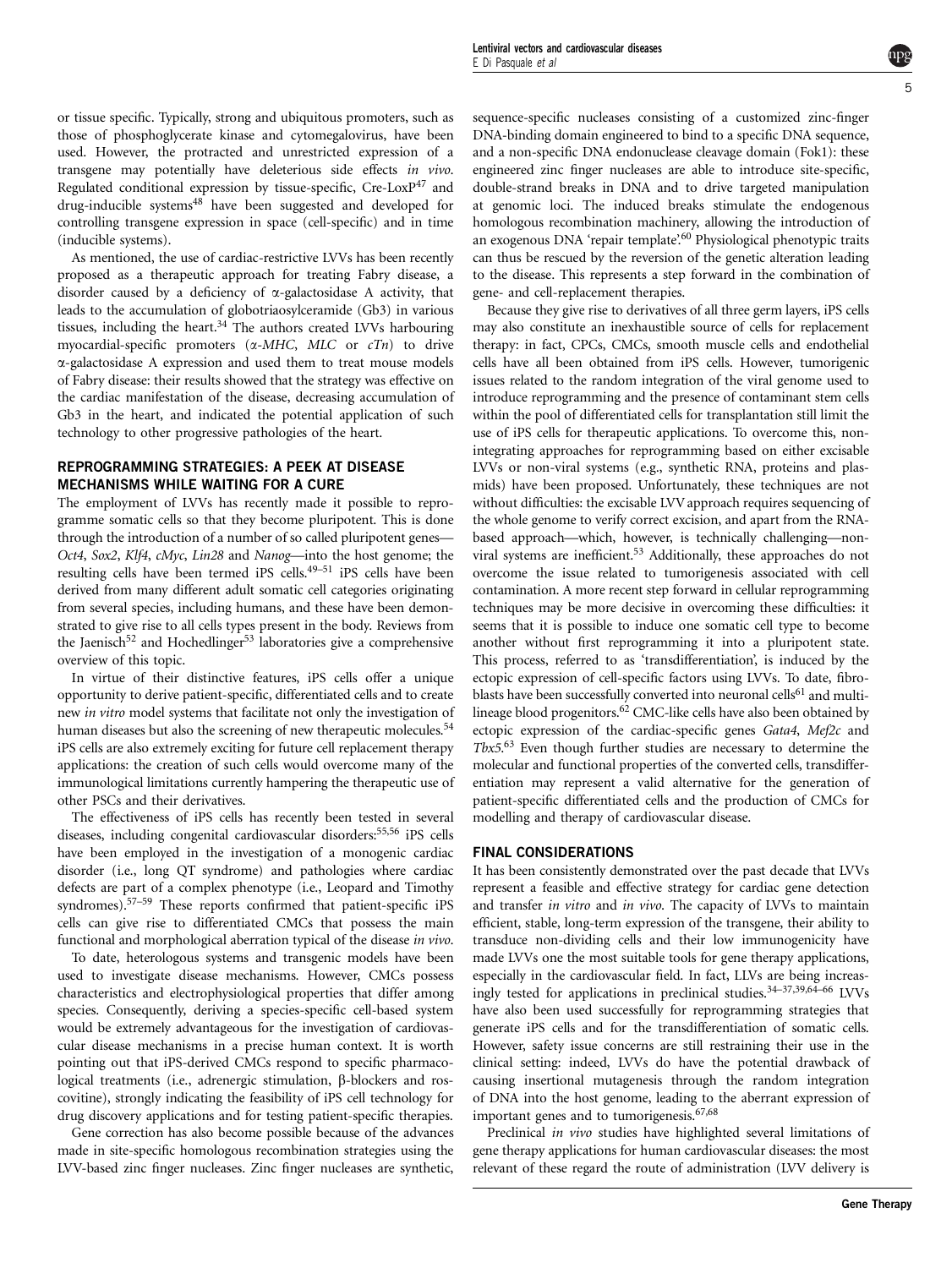Lentiviral vectors and cardiovascular diseases E Di Pasquale et al

<span id="page-5-0"></span>reviewed by Ly et al.<sup>69</sup>), transduction efficiency and specificity, and, most importantly, the obtainment of a functional and synchronous engraftment. In fact, arrhythmic events are often associated with cell replacement therapy of injured myocardium because homogeneous transduction of the entire myocardium is not possible and transduced cells are not uniformly distributed; engrafted cells can also fail to synchronize with the rhythm of the recipient heart. Additionally, perfusion of LVVs into the heart may result in the transduction of aspecific cells, and systemic spread may occur causing the appearance of adverse side effects. As mentioned above, the development of more finely regulated and specific systems may overcome some of these issues: a system in which transgene expression is restricted to a given cell type and can be reversibly induced with an antibiotic is probably the best approach. Another strategy that may be interesting to consider regards the alteration of the viral envelope so that it becomes specific for a certain cell type: LVVs are usually pseudotyped with a VSV-G envelope, a glycoprotein that interacts with a ubiquitous receptor and that confers the viral particles a broad host-cell range. The tropism of LVVs may be controlled by using alternative glycoproteins that preferentially interact with specific cell types or by genetic modification of the viral surface (this topic has been reviewed by Bouard et al.<sup>70</sup>).

Nevertheless, LVVs are currently being assessed in clinical trials for their use in several non-cardiac human diseases; completion of these studies will allow us to better evaluate the efficacy of this strategy and to get a perspective of the wider therapeutic value of LVVs. These trials are being carried out on patients with Parkinson's disease,  $\beta$ -thalassaemia and other haematopoietic disorders.<sup>71-73</sup> Overall, the results are promising so far. However, in one  $\beta$ -thalassaemic patient treated with an LVV-based  $\beta$ -globin therapy, clonal dominance of haematopoietic stem cells has been reported.[74](#page-6-0) Even though isolated, this occurrence has renewed the need for the development of improved systems to strengthen the safety of LVV technology. Technical improvements made in the design of viral vectors to produce sitespecific insertion and the use of inducible, cell-specific systems may help to reach this goal. It is noteworthy that genotoxicity is closely related to the type of transduced cell and appears to affect primarily stem cells rather than somatic cells;<sup>[75](#page-6-0)</sup> for this reason, when an LVV is constructed for therapy, vector design, purity and transduction methods should be carefully evaluated in the appropriate cellular context.

The studies published so far strongly support the feasibility of the application of LVV-based strategies to treat patients with cardiovascular diseases. Before this becomes a reality, however, the safety and specificity of the vector systems available require further development.

#### CONFLICT OF INTEREST

The authors declare no conflict of interest.

#### ACKNOWLEDGEMENTS

This work was supported by Grants from the CARIPLO Foundation (# 2010- 0768) and the Italian Ministry of Health (to GC). EDP was supported by the Superpig Program project co-financed by the Lombardy Region through the 'Fund for promoting institutional agreements'.

- Lyon AR, Sato M, Hajjar RJ, Samulski RJ, Harding SE. Gene therapy: targeting the myocardium. Heart 2008; 94: 89–99.
- 2 Blomer U, Gruh I, Witschel H, Haverich A, Martin U. Shuttle of lentiviral vectors via transplanted cells in vivo. Gene Therapy 2005; 12: 67–74.
- 3 Bonci D, Cittadini A, Latronico MV, Borello U, Aycock JK, Drusco A et al. Advanced' generation lentiviruses as efficient vectors for cardiomyocyte gene transduction in vitro and in vivo. Gene Therapy 2003; 10: 630–636.
- 4 Naldini L. Lentiviruses as gene transfer agents for delivery to non-dividing cells. Curr Opin Biotechnol 1998; 9: 457–463.
- 5 Naldini L, Blomer U, Gage FH, Trono D, Verma IM. Efficient transfer, integration, and sustained long-term expression of the transgene in adult rat brains injected with a lentiviral vector. Proc Natl Acad Sci USA 1996; 93: 11382–11388.
- 6 Sakoda T, Kasahara N, Hamamori Y, Kedes L. A high-titer lentiviral production system mediates efficient transduction of differentiated cells including beating cardiac myocytes. J Mol Cell Cardiol 1999; 31: 2037–2047.
- 7 Dull T, Zufferey R, Kelly M, Mandel RJ, Nguyen M, Trono D et al. A third-generation lentivirus vector with a conditional packaging system. J Virol 1998; 72: 8463-8471.
- 8 Naldini L, Blomer U, Gallay P, Ory D, Mulligan R, Gage FH et al. In vivo gene delivery and stable transduction of nondividing cells by a lentiviral vector. Science 1996; 272: 263–267.
- 9 Matrai J, Chuah MK, VandenDriessche T. Recent advances in lentiviral vector development and applications. Mol Ther 2010; 18: 477-490.
- 10 Sinn PL, Sauter SL, McCray Jr PB. Gene therapy progress and prospects: development of improved lentiviral and retroviral vectors—design, biosafety, and production. Gene Therapy 2005; 12: 1089–1098.
- 11 Gai H, Leung EL, Costantino PD, Aguila JR, Nguyen DM, Fink LM et al. Generation and characterization of functional cardiomyocytes using induced pluripotent stem cells derived from human fibroblasts. Cell Biol Int 2009; 33: 1184-1193.
- 12 Mauritz C, Schwanke K, Reppel M, Neef S, Katsirntaki K, Maier LS et al. Generation of functional murine cardiac myocytes from induced pluripotent stem cells. Circulation 2008; 118: 507–517.
- 13 Thomson JA, Itskovitz-Eldor J, Shapiro SS, Waknitz MA, Swiergiel JJ, Marshall VS et al. Embryonic stem cell lines derived from human blastocysts. Science 1998; 282: 1145–1147.
- 14 Laflamme MA, Murry CE. Heart regeneration. Nature 2011; 473: 326-335.
- 15 Murry CE, Keller G. Differentiation of embryonic stem cells to clinically relevant populations: lessons from embryonic development. Cell 2008; 132: 661-680.
- 16 Leschik J, Stefanovic S, Brinon B, Puceat M. Cardiac commitment of primate embryonic stem cells. Nat Protoc 2008; 3: 1381–1387.
- 17 Yang L, Soonpaa MH, Adler ED, Roepke TK, Kattman SJ, Kennedy M et al. Human cardiovascular progenitor cells develop from a KDR+ embryonic-stem-cell-derived population. Nature 2008; 453: 524–528.
- 18 Hidaka K, Lee JK, Kim HS, Ihm CH, Iio A, Ogawa M et al. Chamber-specific differentiation of Nkx2.5-positive cardiac precursor cells from murine embryonic stem cells. FASEB J 2003; 17: 740–742.
- 19 Klug MG, Soonpaa MH, Koh GY, Field LJ. Genetically selected cardiomyocytes from differentiating embronic stem cells form stable intracardiac grafts. J Clin Invest 1996; 98: 216–224.
- 20 Kolossov E, Fleischmann BK, Liu Q, Bloch W, Viatchenko-Karpinski S, Manzke O et al. Functional characteristics of ES cell-derived cardiac precursor cells identified by tissue-specific expression of the green fluorescent protein. J Cell Biol 1998; 143: 2045–2056.
- 21 Muller M, Fleischmann BK, Selbert S, Ji GJ, Endl E, Middeler G et al. Selection of ventricular-like cardiomyocytes from ES cells in vitro. FASEB J 2000; 14: 2540-2548.
- 22 Schroeder M, Niebruegge S, Werner A, Willbold E, Burg M, Ruediger M et al. Differentiation and lineage selection of mouse embryonic stem cells in a stirred bench scale bioreactor with automated process control. Biotechnol Bioeng 2005; 92: 920-933.
- 23 Zwaka TP, Thomson JA. Homologous recombination in human embryonic stem cells. Nat Biotechnol 2003; 21: 319–321.
- 24 Bai X, Yan Y, Coleman M, Wu G, Rabinovich B, Seidensticker M et al. Tracking longterm survival of intramyocardially delivered human adipose tissue-derived stem cells using bioluminescence imaging. Mol Imaging Biol 2011; 13: 633-645.
- 25 Huber I, Itzhaki I, Caspi O, Arbel G, Tzukerman M, Gepstein A et al. Identification and selection of cardiomyocytes during human embryonic stem cell differentiation. FASEB J 2007; 21: 2551–2563.
- 26 Kita-Matsuo H, Barcova M, Prigozhina N, Salomonis N, Wei K, Jacot JG et al. Lentiviral vectors and protocols for creation of stable hESC lines for fluorescent tracking and drug resistance selection of cardiomyocytes. PLoS One 2009; 4: e5046.
- 27 Gallo P, Grimaldi S, Latronico MV, Bonci D, Pagliuca A, Ausoni S et al. A lentiviral vector with a short troponin-I promoter for tracking cardiomyocyte differentiation of human embryonic stem cells. Gene Therapy 2008; 15: 161–170.
- 28 Gruh I, Wunderlich S, Winkler M, Schwanke K, Heinke J, Blomer U et al. Human CMV immediate-early enhancer: a useful tool to enhance cell-type-specific expression from lentiviral vectors. J Gene Med 2008; 10: 21-32.
- 29 Altomare C, Barile L, Marangoni S, Rocchetti M, Alemanni M, Mostacciuolo G et al. Caffeine-induced Ca(2+) signaling as an index of cardiac progenitor cells differentiation. Basic Res Cardiol 2010; 105: 737–749.
- 30 Rizzi R, Di Pasquale E, Portararo P, Papait R, Cattaneo P, Latronico MV et al. Post-natal cardiomyocytes can generate iPS cells with an enhanced capacity toward cardiomyogenic re-differentation. Cell Death Differ 2012; e-pub ahead of print 20 January 2012; doi: 10.1038/cdd.2011.205.
- 31 Bai X, Pinkernell K, Song YH, Nabzdyk C, Reiser J, Alt E. Genetically selected stem cells from human adipose tissue express cardiac markers. Biochem Biophys Res Commun 2007; 353: 665–671.
- 32 Barth AS, Kizana E, Smith RR, Terrovitis J, Dong P, Leppo MK et al. Lentiviral vectors bearing the cardiac promoter of the Na+-Ca2+ exchanger report cardiogenic differentiation in stem cells. Mol Ther 2008; 16: 957-964.